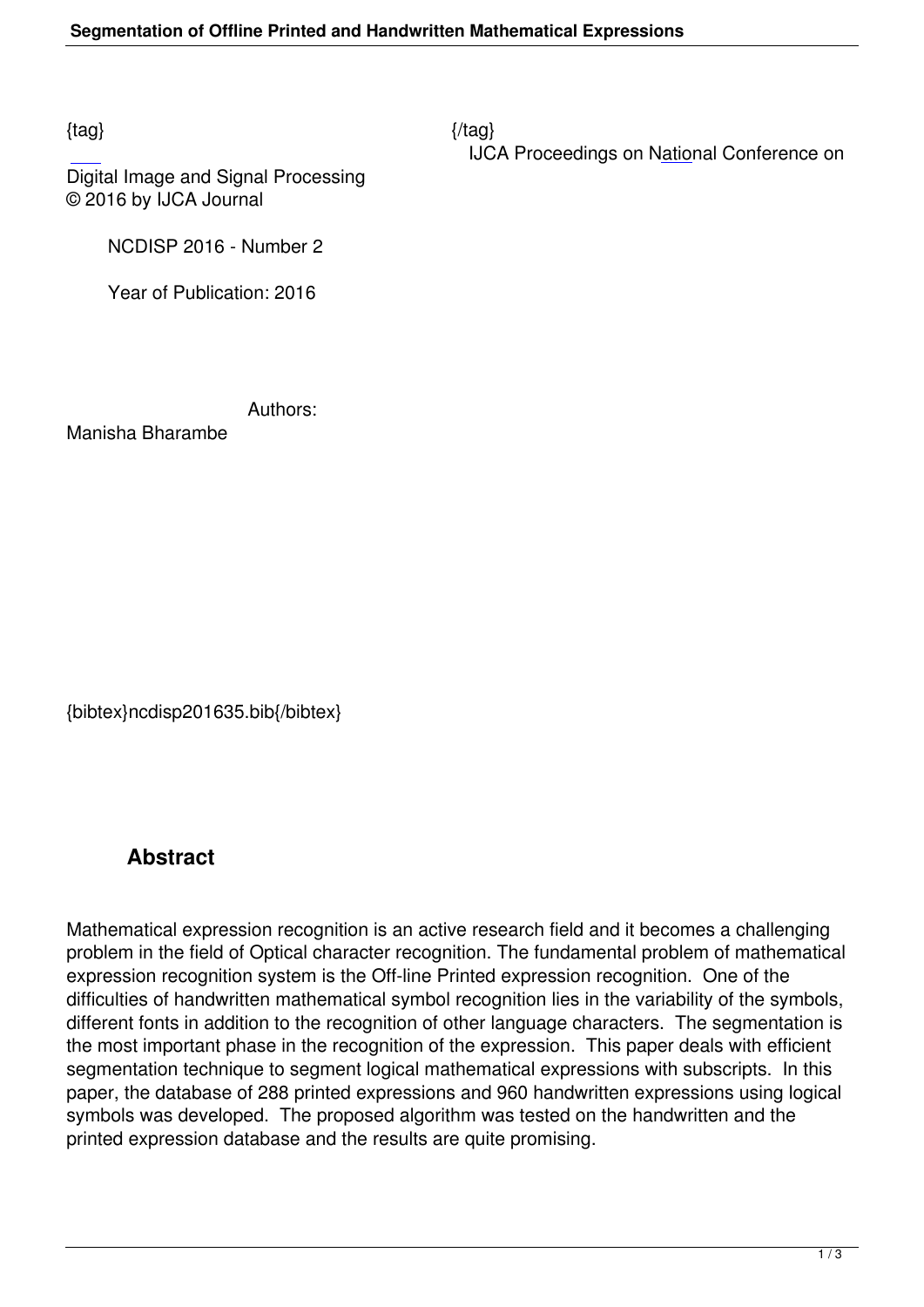## **ences**

 - Ahmad Moritaser Awal, Harold Mouchere, Christian Viard Gaudin. Towards Handwritten Mathematical Expression recognition IEEE 978-07095, 2009

Ahmad Montaser Awal, Harold Mouchere, Christian Viard Gaudin. The problem of Handwritten mathematical expression recognition. ISBN, 978-0- 7695-4221-8,2010.

Bharambe Manisha, " Recognition of Offline Handwritten Mathematical Expressions", International Journal of Computer Applications ISSN: 0975–8887, Vol. 108-No. 2 April 2014

- Bharambe Manisha, "Logical Symbol Recognition using Normalized Chain code and Density Features", International Journal of Engineering Research & Technology (IJERT), ISSN: 2278-0181, Vol. 3, Issue-12, December 2014, pp: 619-62

 - Hans Jurgen Winkler and Manfred Lang. On-Line Symbol segmentation and recognition inHandwritten mathematical expressions, 0-8186-7919-0/97, IEEE

His-Jian Lee And J. Wang. Design of a mathematical expression recognition system, 0-8186-7128-9/95,IEEE

Kang kim, Taik Rhee, Jae LEE. Utilizing consistency context for handwritten mathematical expression recognition. 978-0-7695-3725-2/2009 IEEE

 - Kazuki Ashida, Masayuki Okamoto, Hiroki Imai, Performance Evaluation of a Mathematical Formula Recognition System with a large scale of printed formula images, Proceedings of the Second International Conference on Document Image Analysis for Libraries (DIAL'06),0-7695-2531- 8/06, 2006 IEEE

 - Xue-Dong Tian, Hai-Yan Li, Xin-Fu Li. Research on symbol recognition for mathematical expressions. 0-7695- 2616-0/2006 ,IEEE.

Xie, Xiaofang. On the recognition of handwritten mathematical symbols. Proquest NR39341,2008

 - Francisco Álvaro, Richard Zanibbi, A Shape-Based Layout Descriptor for Classifying Spatial Relationships in Handwritten Math, 2013 ACM 978-1-4503-1789/4/13/09

 - Qi Xiangwei Pan Weimin Yusup Wang Yang, The study of structure analysis strategy in handwritten recognition of general mathematical expression, International Forum on Information Technology and Applications, 978-0-7695-3600-2/09, 2009 IEEE

Sanjay S. Garde, Pallavi V. Baviskar, K. P. Adhiya, Identification of Handwritten Simple Mathematical Equation Based on SVM and Projection Histogram, International Journal of Soft Computing and Engineering (IJSCE) ISSN: 2231-2307, Volume-3, Issue-2, May 2013.

Anita Jindal, Renu Dhir, Rajneesh Rani, Diagonal Features and SVM classifier for Handwritten Gurumukhi Character recognition, International Journal of Advance Reasearch in Computer science and software engineering, Vol 2, Issue 5, May 2012. ITRPPR, 2010.

Taik HeonRhee, JinHyungKim, Efficient search strategy in structural analysis for handwritten mathematical expression recognition, patternrecognition (ScienceDirect)0031-32,2009 Elsevier

 **Index Terms**  Computer Science **Image Processing**